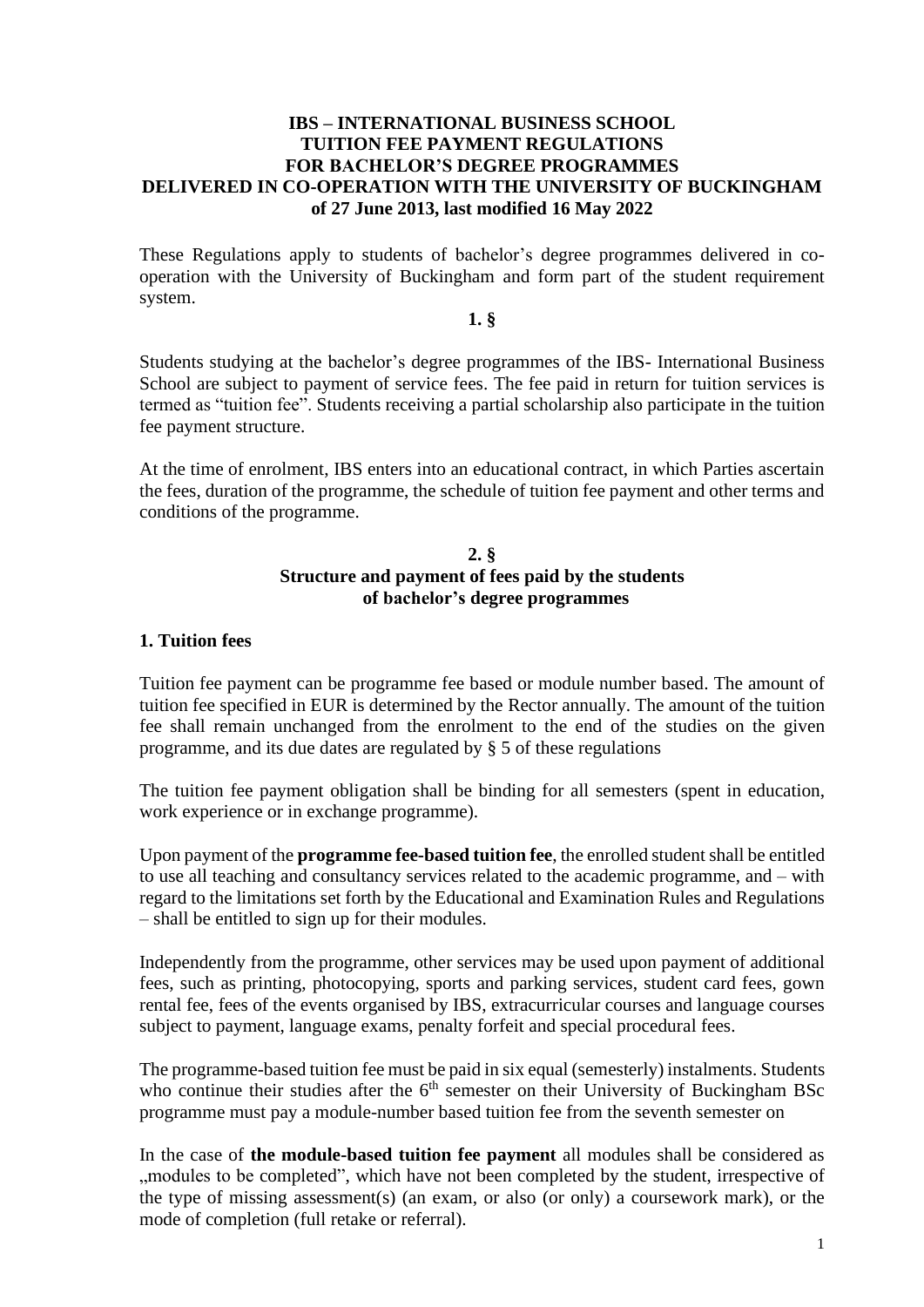| Programme fee                                                                                                                                                                                                          | Module based tuition fee payment                                                                                                                                                                                                                                                                                                                                                                                                                                                                                                                                                                                                                                                                                                                                                                                                                                                                                                                   |
|------------------------------------------------------------------------------------------------------------------------------------------------------------------------------------------------------------------------|----------------------------------------------------------------------------------------------------------------------------------------------------------------------------------------------------------------------------------------------------------------------------------------------------------------------------------------------------------------------------------------------------------------------------------------------------------------------------------------------------------------------------------------------------------------------------------------------------------------------------------------------------------------------------------------------------------------------------------------------------------------------------------------------------------------------------------------------------------------------------------------------------------------------------------------------------|
| For students enrolling for<br>the BSc programme in<br>2015, 2016, 2017, 2018,<br>2019 and February 2020:<br>19.800 EUR<br>For students enrolling for<br>the BSc programme in<br>September 2019 or later:<br>22.200 EUR | - If the student has not completed the curriculum within the normal<br>BSc programme period and has maximum 10 modules still to<br>complete, the following fees must be paid:<br>600 EUR status activation fee upon check-in for the $7th$ or<br>$\bullet$<br>later semester, plus<br>200 EUR sign-up fee per module, due upon each module<br>$\bullet$<br>signed up for (including the Academic Writing Project),<br>irrespective of the type of missing assessment(s) (an exam, or<br>also (or only) a coursework mark), or the mode of<br>completion (full retake or referral)<br>- If the student has not completed the curriculum within the normal<br>BSc period, and has more than 10 modules still to complete –<br>irrespective of the type of missing assessment(s) (an exam, or also (or<br>only) a coursework mark), or the mode of completion (full retake or<br>referral) – then the equivalent of two semesters' fees $(6.600$ EUR) |
|                                                                                                                                                                                                                        | must be paid in the upcoming academic year.                                                                                                                                                                                                                                                                                                                                                                                                                                                                                                                                                                                                                                                                                                                                                                                                                                                                                                        |

Students without a European Union citizenship shall make an initial payment equalling the tuition fee of 2 semesters before their enrolment to IBS.

If the student fails to deliver the enrolled modules committed for the given semester, it shall not be entitled to any refund on the tuition fee.

In the case of postponement of studies (i.e., passive semesters), the student shall make a payment of the prevailing amount of tuition fee upon returning to active status.

## **2. Charges related to payment of the tuition fee**

Special procedural fees shall be paid if the student wishes to use a special service, fails to deliver an administrative duty by the deadline set by IBS, or if the student causes IBS to incur additional costs by negligence.

Special procedural fees shall be imposed in the following cases and amounts:

A) Procedural fee due to non-standard payment method or schedule of the tuition fee

All payment methods or schedules deviating from standard methods and schedules shall be subject to the individual permission of the Rector, upon payment of an additional procedural fee, in amount of 5% of the tuition fee. The fee contains the penalty forfeit, banking and postage charges and any administrational additional expenses. Sums in the individual permission must be stated in EUR; if the student wishes to pay in HUF, the conversion rates stated in § 2 Section (4) shall be applied.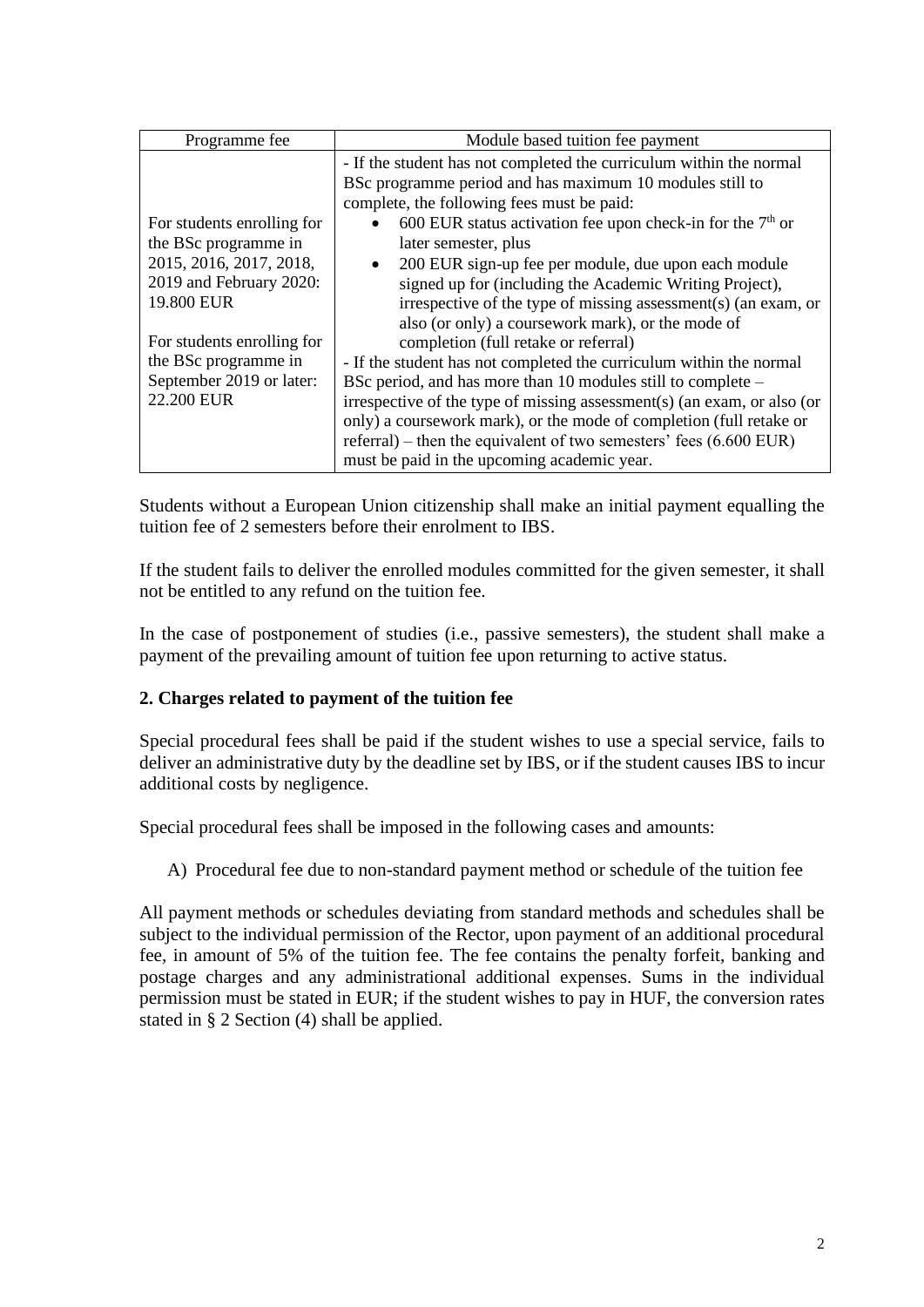## B) Late check-in

Students must check in for each semester by the end of the announced check-in period. Upon failure to check in by this period, the following procedural fees must be paid in addition to the tuition fee and also in addition to any fees possibly arising from section A) above:

| after the check-in period, until the end of the Neptun module | <b>EUR 50</b>  |
|---------------------------------------------------------------|----------------|
| registration period                                           |                |
| after the Neptun module registration period, but before (but  | <b>EUR 100</b> |
| excluding) the first day of the teaching period               |                |
| during the first week of the teaching period                  | <b>EUR 150</b> |
| during the second week of the teaching period                 | <b>EUR 200</b> |
| during the third week of the teaching period or later         | <b>EUR 250</b> |

New students enrolling for their first semester are exempt from late check-in fees.

## **3. Other administrative and service fees**

A) Application fee

Students who apply to the programme shall pay a one-off, non-refundable application fee of (currently) 100 EUR. The application fee is not part of the tuition fee. Any changes to the amount of the application fee in respect of the academic year starting in the next calendar year shall be published by IBS on the institution's website by 31 October.

B) Registration fee

Students with non-EU citizenship shall make a one-off, non-refundable registration fee payment of (currently) EUR 900 at the time of enrolment. The registration fee is not part of the tuition fee. Any changes to the amount of the registration fee in respect of the academic year starting in the next calendar year shall be published by IBS on the institution's website by 31 October.

C) Academic misconduct

After the fourth violation of academic regulations, recorded in the academic misconduct database, the student must pay EUR 150 for every additional instance.

D) Issuing a degree certificate in an additional language

If the Student requests a degree certificate in a language other than Hungarian or English, IBS will issue it upon payment of a EUR 200 special procedural fee.

E) Mailing a degree certificate or other document

If the Student does not pick up his/her degree certificate (diploma supplement, transcript) at IBS, the School will send it to the Student by post (registered mail) to Hungary and abroad, free of charge. Mailing by courier is only possible upon the Student's written request and at the Student's own cost.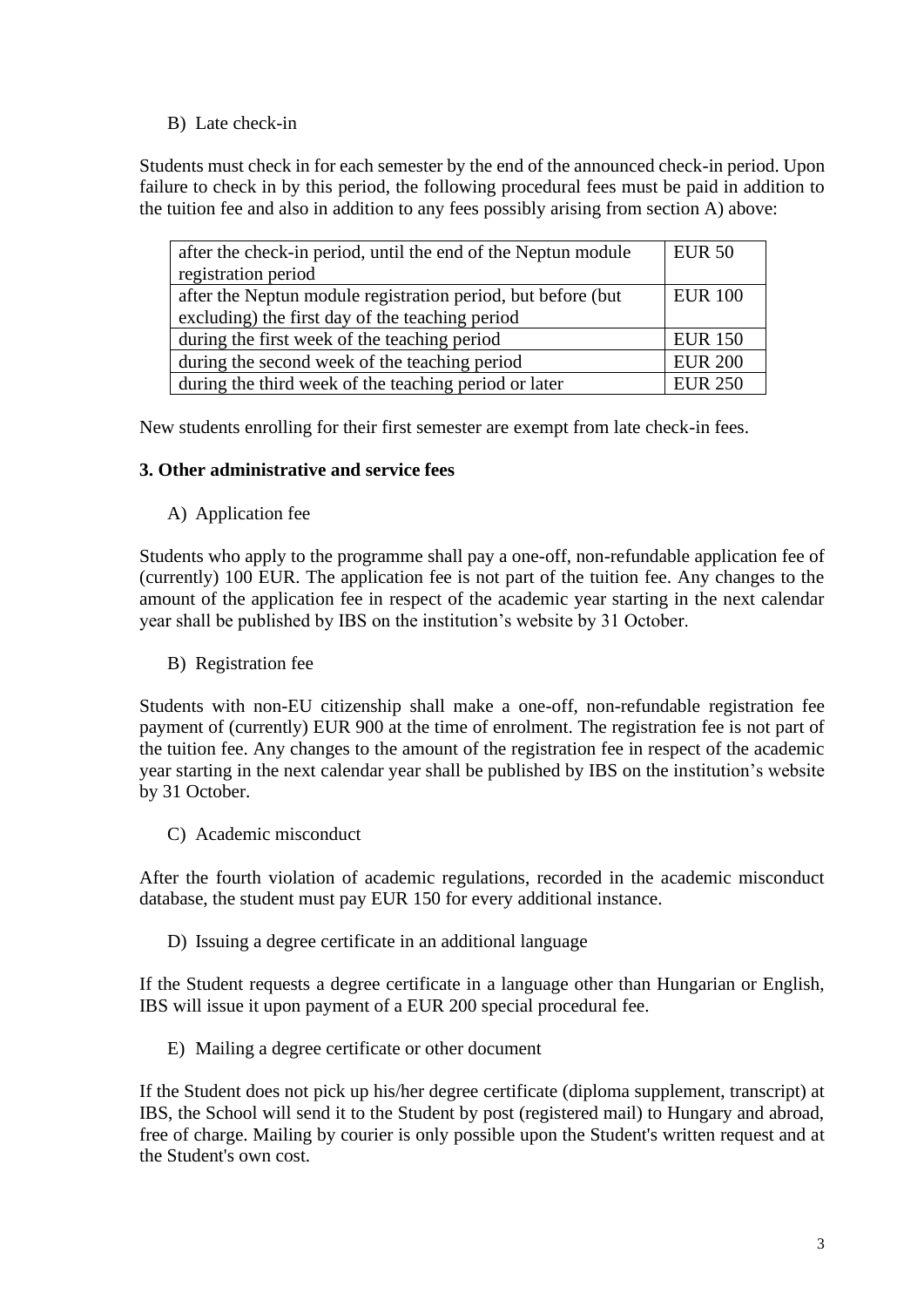## **4. Student loans received by the institution**

If the Student wishes to pay the tuition fee out of a student loan that is paid by the creditor directly to the institution, they must submit a request to this effect t[o request@ibs-b.hu.](mailto:request@ibs-b.hu) Upon receipt of the required certificates IBS shall establish/activate the student's legal status for the upcoming semester. If the student loan is not disbursed to the institution for any reason, the student is obliged to pay the tuition fee for the given semester with immediate effect.

## **5. HUF payment of fees stated in EUR**

The tuition fees stated in Euros may also be paid in Hungarian Forints. The HUF equivalents of the semesterly tuition fee instalments, valid for a given semester, shall be published by IBS in the guidelines for registration / check-in, based on the following calculations:

HUF equivalent of tuition fee = Tuition fee in EUR, multiplied by the 6-month average of the currency rate, multiplied by (100% plus the difference between the average HUF and average EUR interest rates for the preceding 6 months)

> *Definitions: 'Tuition fee in EUR' = the amount as defined in Section (1) of §2 above*  $f_0$ -month' = the 6 calendar months preceding the semester (1 January – 30 June; 1 July – 31 *December) 'Currency rate' = the rate of exchange for which Erste Bank sells Euros for Forints to private persons 'Averaged' = the arithmetic mean of the rates published for each workday 'HUF interest rate' = the prime rate of interest published by the Hungarian National Bank 'EUR interest rate' = 6-month EURIBOR interest rate*

#### **3. §**

#### **Scholarships, tuition fee reductions**

#### **A) IBS STARTER scholarship**

A 25% tuition fee discount for the first semester of the BSc course, jointly organised with the University of Buckingham, is available to applicants who have completed the online application form and met the admission criteria, and who

- are aged 18-25 years at the time of enrolment
- - hold a language examination not more than two years old, which is either the IELTS examinations of at least 6.5 points (with partial scores of 6.0 or more) or TOEFL 90 iBT
- - have outstanding school-leaving certificate results, i.e.
	- o for foreign national students: passed at least 3 A-levels with at least A/A/B in at least 3 subjects or obtained at least 35 points in the IB International Baccalaureate
	- o for Hungarian citizens: passed at least 2 subjects at A-level with a minimum of 70% in at least 2 subjects.

Applications must be submitted with a motivation letter and must include a copy of the language examination certificate and a copy of the school leaving certificate. The Rector decides on the applications and there is no right of appeal.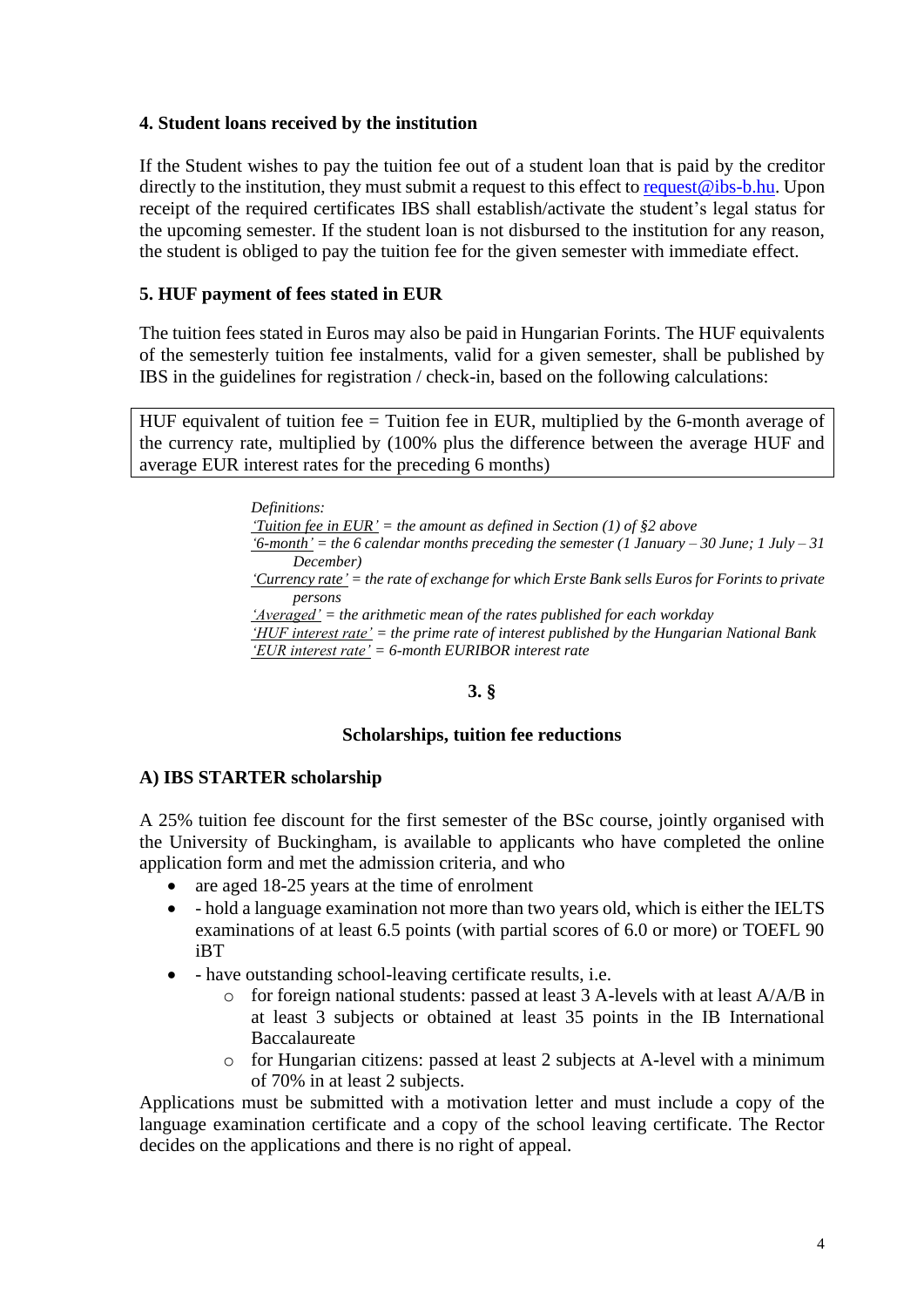## **B) Partial scholarships for students based on their academic results on the bachelor's degree programmes**

With regard to the second or later semesters, students with outstanding academic achievement may, upon request, receive a partial scholarship, in which case IBS shall cover part of their semesterly tuition fee instalment\* for one semester. This is possible with the following conditions:

| Category I: partial scholarship<br>covering<br>75%<br>of<br>the<br>semesterly<br>tuition<br>fee<br>instalment*                            | - they have completed all of the modules prescribed for<br>the given semester by the respective standard curriculum<br>- they have achieved "pass plus" in all of their modules<br>assessed on a 3-grade scale<br>- in their modules assessed on a 100-grade scale, the<br>arithmetic average of their module-final marks is at least<br>79% |
|-------------------------------------------------------------------------------------------------------------------------------------------|----------------------------------------------------------------------------------------------------------------------------------------------------------------------------------------------------------------------------------------------------------------------------------------------------------------------------------------------|
| $\mathop{\mathrm{II}:}\nolimits$<br>partial<br>Category<br>scholarship covering 50% of<br>semesterly<br>tuition fee<br>the<br>instalment* | - they have completed all of the modules prescribed for<br>the given semester by the respective standard curriculum<br>- they have achieved "pass plus" in all of their modules<br>assessed on a 3-grade scale<br>- in their modules assessed on a 100-grade scale, the<br>arithmetic average of their module-final marks is at least<br>76% |

*\* the semesterly tuition fee instalment is one sixth of the programme fee*

The relevant request must be sent to  $request@ibs-b.hu$  until the first day of the teaching</u> period of the semester for which the scholarship is requested. The student is notified about the Rector's decision by the Centre for Student Services.

The first opportunity to request partial scholarships is in respect of the second active semester on the basis of the first semester's academic achievement. Students cannot apply for partial scholarship for the semester in which work placement or study abroad are included<sup>1</sup>, nor can the academic results of this semester be the basis of partial scholarship applications for later semesters.

C) Scholarships cannot be combined.

# **4. §**

## **Fees related to simultaneous undergraduate studies in two institutions, guest and exchange studies, credit transfer and exemption**

## **1. Simultaneous studies of an IBS student in two higher education institutions**

The amount of tuition fee with respect to the students studying at the IBS- International Business School and another higher education institution at the same time shall be not be affected by the participation in parallel education.

<sup>&</sup>lt;sup>1</sup> for cohorts starting in September this is the 5<sup>th</sup> semester; for cohorts starting in February this is the 6<sup>th</sup> semester.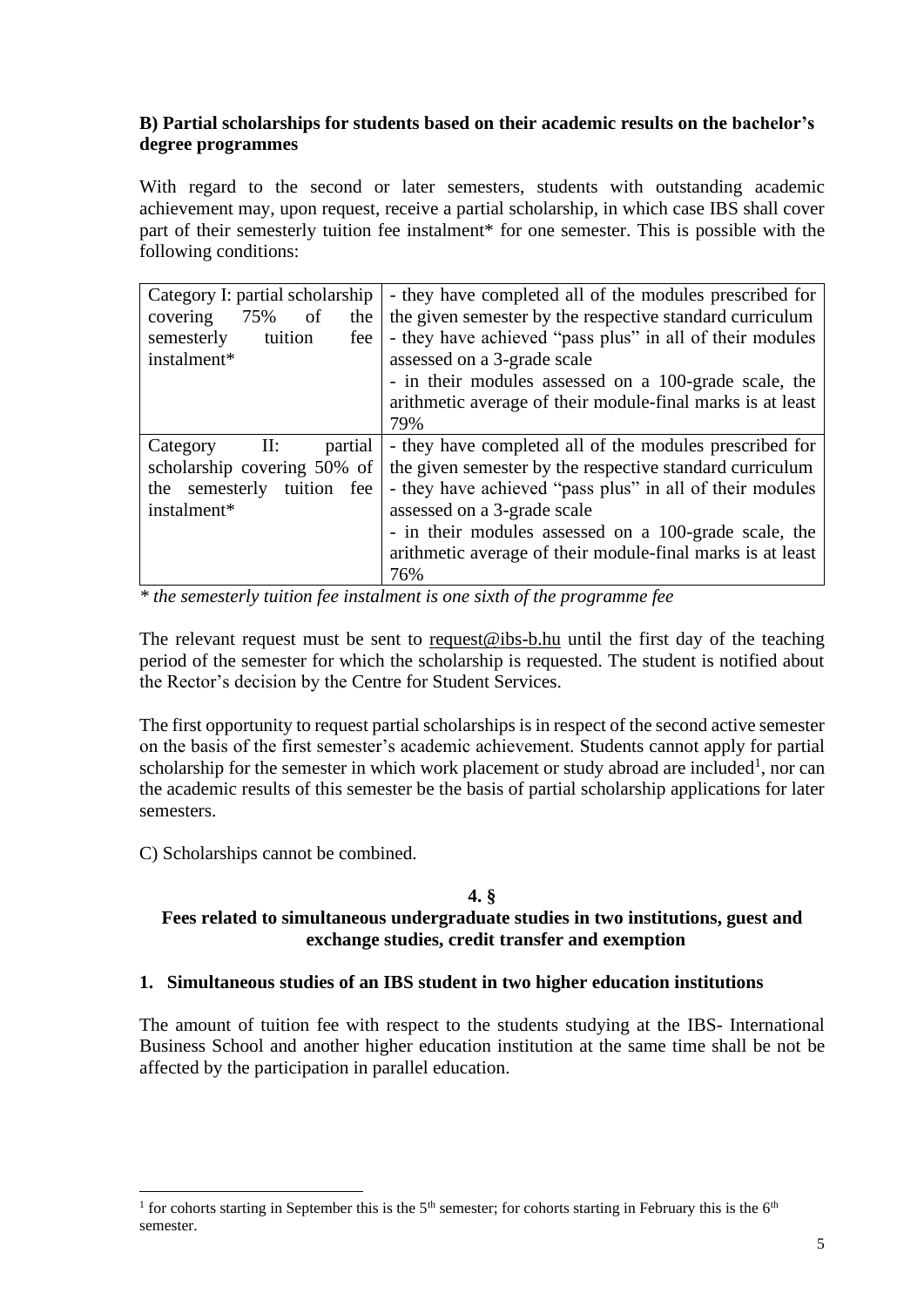## **2. Guest or exchange studies of IBS students in other institutions**

Students participating in exchange programmes organised by IBS which, in accordance with international agreement, require no payment of tuition fees in the receiving institution shall pay the relevant semesterly tuition fee instalment for the given semester to IBS.

## **3. Guest students at IBS**

Students in student legal relationship with other higher education institutions participating at the partial education programmes of IBS shall make a payment of 250 EUR tuition fee per module registered for, unless they study at IBS within the framework of an inter-institutional agreement or student exchange programme.

### **4. Credit transfer**

For students admitted by standard procedure credit-transfer is free of charge.

### **5. § Tuition fee payment regulations**

1. The tuition fee is due in one amount, by the date of enrolment/check-in.

Tuition fees, which are specified in EUR with regards to the given educational period may also be paid in Hungarian Forints in accordance with the stipulations in § 2 Section (4) above and the information provided at enrolment.

Students who fail to make the payment of the due tuition or registration fees, or fees related to payment of the tuition fee, or have any other financial or administrative debt towards the institution shall not be allowed to enrol/apply for the respective semester, shall not be allowed to apply for examination, and cannot receive their degree. In the case of other debts to IBS (fees listed in Section 2.§ 3 and library fines), IBS shall impose the academic restrictions mentioned above only if the total debts exceeds 200 EUR, except at the commencement of the final semester, by which time Student must clear all debts.

In the case of a default payment exceeding 15 days with regards to an authorised debt against IBS, IBS shall notify the student in writing about the due payment of the tuition within the additional deadline set forth by the notification. If the student within the defined additional deadline fails to make the payment of the payment arrear towards IBS, IBS shall have the right to change the student's legal relationship to passive immediately resulting in the educational and financial consequences set forth by the Study and Exam Regulations and these rules and regulations.

2. The tuition fees shall not be claimed back in whole or in part, by taking the following cases into consideration:

a. if a student from the European Union member states prior to the first day of the term time requests the termination of its student legal relationship, or the declaration of the term as a passive term, it shall be entitled to reclaim the full amount of tuition fee.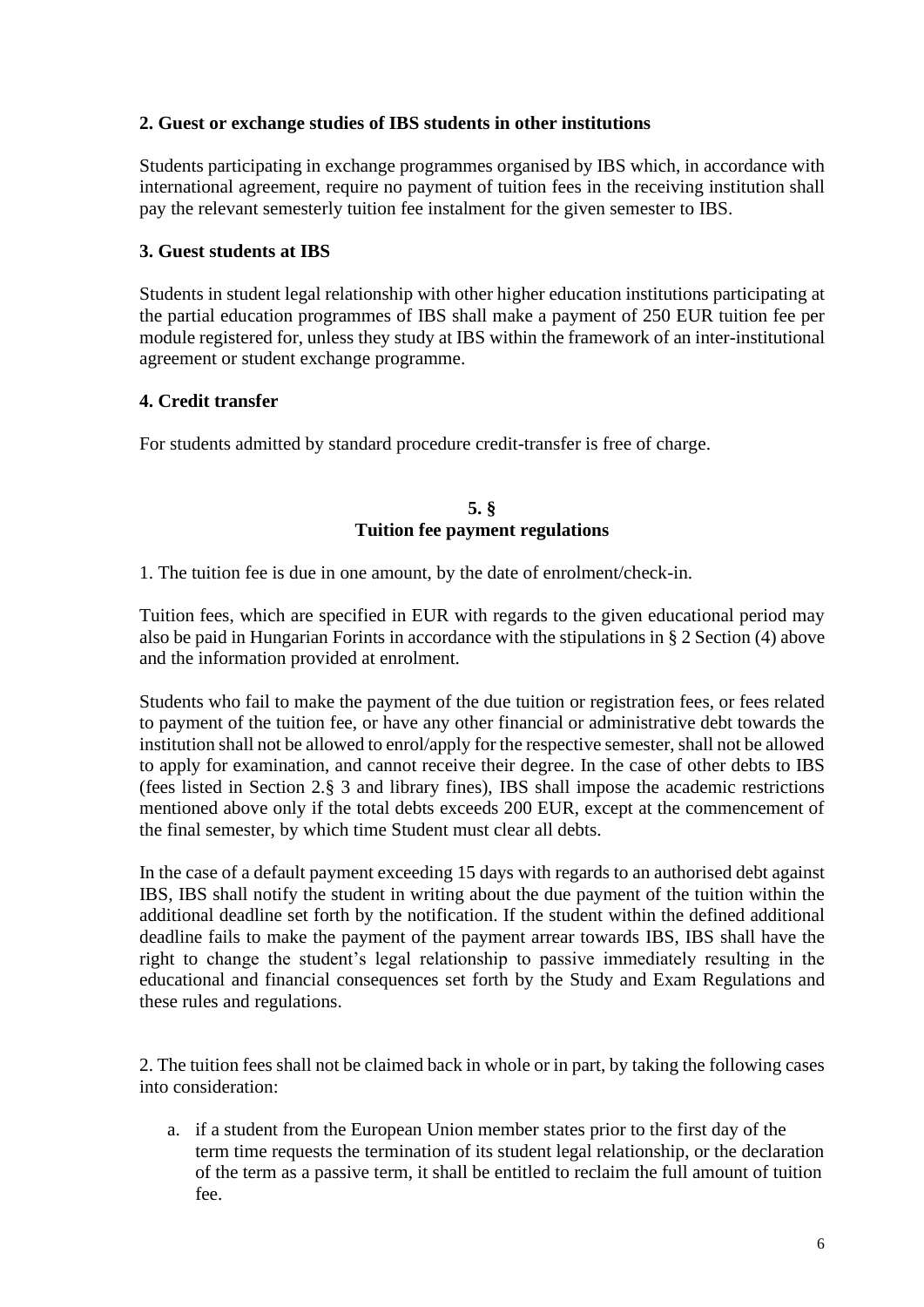- b. if a student requests a passive semester or the termination of its student contract after the beginning of the semester's term time but within one calendar month of the first day of the term time, the student shall be provided an opportunity to use 80% of tuition fee paid for the given semester to cover part of the tuition fee in a later semester, within 1 calendar year. Only students from the European Union may reclaim tuition fees that have been paid but not used.
- c. if a student, after the beginning of the semester's term time, but within one calendar month of the first day of the term time, requests and receives permission for transfer to another academic programme within IBS (with or without claiming passive status on the original academic programme), the tuition fees already paid must be counted against the required fees of the new programme; any difference (if the new programme has a higher fee) must be paid by the student, or (if the new programme has a lower fee) be refunded to the student.
- d. if a student from outside the European Union, who has enrolled / checked in for the semester, through no fault of his/her own fails to receive a visa / residency permit, they shall be entitled to reclaim 1.) the tuition fee paid for the given semester minus 20% of its standard list price; 2.) the full amount of any tuition fees pre-paid for later semesters (if relevant). For new students, the registration fee and the 100 EUR application fee are non-refundable. This refund can be claimed until the last day of the coursework period of the given semester (last teaching day).
- e. if a student from outside the European Union has received a visa / residency permit for study purposes but fails to start or continue his/her studies, he/she shall not be entitled to reclaim the tuition fee. The registration fee and the application fee are also non-refundable in this case.
- f. if the student from outside the European Union failing to start or continue his/her studies possesses a residence permit in Hungary unrelated to his/her studies at IBS, he/she shall be entitled to refunds according to a)-b) above. The registration fee and the application fee are non-refundable in this case either.
- g. If, due to unavoidable external circumstances (e.g. in connection with regulations related to a pandemic), IBS provides education and assessments (or part of them) in online format instead of services requiring personal presence, the student shall not be entitled to reclaim the tuition fee neither in full nor in part.
- h. if IBS terminates the student's contract for the reason of the student violating norms of decent behaviour, causing damage to the interests and the community of IBS, the student shall not be entitled to reclaim the tuition fee. The registration fee and the application fee are non-refundable in this case either.

3. IBS shall be entitled to ascribe the claims of IBS towards the student in the amount of tuition fee paid by the student (e.g., additional procedural fees, non-paid library obligations, in case of damages caused by the student the enforced amount of indemnification etc.). Accordingly, with reference to the inclusion IBS requests the student to make the payment of the supplementary amount of the tuition fee, generated as a result of the inclusion of the above. Upon failure to do so, IBS shall enforce the legal consequences of the default tuition fee payment or its non-delivery.